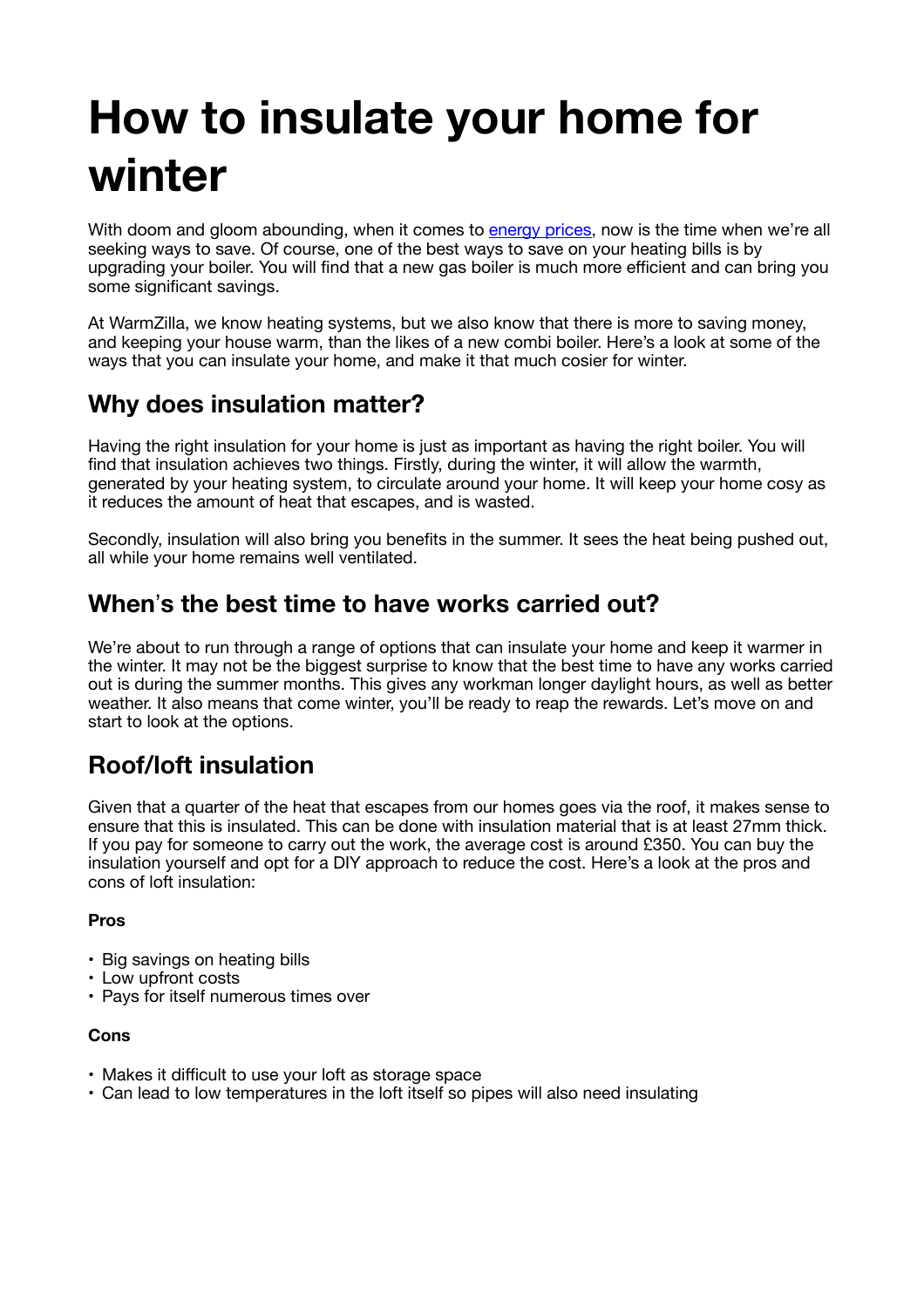# **Insulating your walls**

Around half of the heat that escapes your home does so via the walls, To keep your heating costs down, and to get the most from your gas boiler, you need to make sure that these are properly insulated. This could mean cavity wall insulation (for newer homes), or solid wall insulation (usually for homes pre-dating 1920).

In terms of costs, cavity wall insulation is the cheaper option and will see you being charged around £200 for each two-storey wall. Solid wall insulation can become quite expensive in comparison ranging from £4,000 up to £20,000.

## **Pros**

- Significant savings on heating costs
- Cavity wall insulation is easy to carry out and non-disruptive
- External wall insulation also helps with weatherproofing your home

#### **Cons**

- Both solid wall and cavity insulation can lead to issues with damp
- Potential for large upfront costs

## **Floor insulation**

This could be as simple as laying thicker carpets to keep your heat in your home. It may also be the case of filing gaps in floorboards and skirting to prevent you losing valuable heat. When it comes to costs here, you have a real degree of control when choosing a carpet to lay. If you are seeking more then you can explore having insulation actually laid under your floorboards. This can cost anywhere from £2,000 upwards.

#### **Pros**

- New carpets can bring an added sense of comfort and style
- Underfloor insulation will have a big impact on reducing draughts
- Warmer floor to walk on

#### **Cons**

- Potentially expensive
- Degree of disruption if floorboards are lifted
- Potential complications with electrical wiring underneath the floor

# **The impact of your windows**

Although they may not be overly common these days, there are still some homes that have single glazed windows. These can lead to considerable heat loss and see your heating system working overtime. A switch to double glazing can bring instant benefits, and the advent of triple glazing means that you can benefit even more. For double glazed windows, you can expect to pay around £150 each. Triple glazed windows can cost £500 each and up.